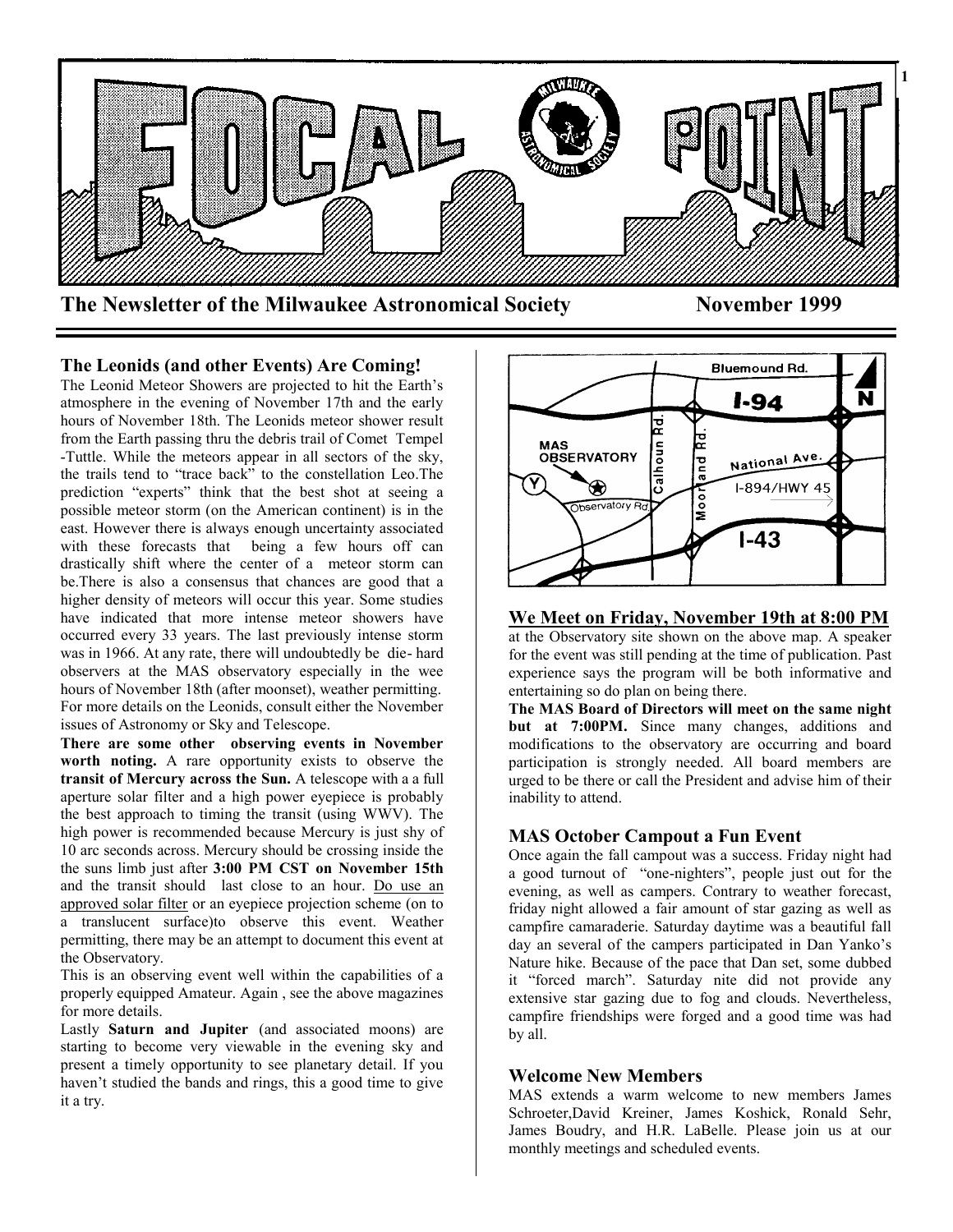# **Invitation to a Starry Night**

As some members already know, Joan and I are planning a major star party, called Starry Night (#4 or 5), in Westfield, near our summer house, on April 7, 2000. The skies will be full: Jupiter, Mars, Saturn, Orion, the Pleiades, and a crescent moon. We need volunteers to give lectures, provide scopes and sky tours, and so forth. A few topics seem built in, like those above, but consider also constellations, impact, contact, etc. We have done trial runs at the excellent pub, The Wild Goose. A few phone calls drew some 35 people, hence it seems probable hat serious publicity will attract several hundred. The owner of the Goose even turned out lights in the parking lot. His support is plain as is that of two other area business people, and, best of all, the president of the Chamber of Commerce (who, after a single evening with our scope, can't wait to get his own). We want to use the the county fairgrounds, where there is parking, power, buildings, etc. Westfield is 2 hours away, an hour north of Portage, an hour south of Steven's Point.

Tom and Joan Pelnar 262-782-6226 e-mail: rumples@execpc.com fax: 262-782-8116

### **Board Doings**

\* Julie Frey submitted applications for eight new members (see Welcome new members).

\*Observatory Director Gerry Samolyk reported on the following:

 - The second CCD camera An SBIG ST9E, is on order and is expected to be delivered December 1999.

 -A second computer has been purchased for use for B scope observing events

Gerry also noted the following observing events:

- Oct. 18, Moon occults Venus

-Oct. 24,27, and 29 asteroid events

 -Dec. 2-3, Saturn occults a 9.2 magnitude star Lastly,

 -Tree line at the observatory has been significantly shortened giving a lower line-of sight, especially to the South and southeast.

 -September work session cleaned the grounds and completed a repaint of B-scope and the interior walls of the observatory.

 -A scope dome drive is in need of repairs. Care should be used in moving this dome manually until the drive is repaired

 - Construction committee will meet soon for building new enclosure for Yard scope in near future.

 - \$200 expenditure was approved for software to update A scope.

 -Tom Schmidtkunz donated \$200 to MAS. His employer , Fortis will provide a matching donation.

### **Chicago Astrofest, Sept. 17-19, 1999**

**3** Again this year son Jeff and I attended Astrofest 1999, the annual astronomy party that the Astronomical Society of Chicago hosts at Camp Shaw-Waw-Nas-See, the 4-H camp near Kankakee, IL.

This year, unlike last year, we had a flawless uninterrupted trip, arriving at the camp in less than 3 hours from Milwaukee. It was a warm beautiful day, not hot like last year.

The map that the Astrofest organizers provide has not been updated to correct typographical errors but it is still relatively easy to find the camp. Check-in is very painless, if you were pre-registered,not so if you weren't.

Credentials in hand, nametag pinned on, and with the experience of last year, we were better able to find a campsite more to our liking. After the tent was pitched (5 Minutes) we were ready to see what the vendors had to offer this year.

For the most part, the vendors were a repeat of last year. Good buys from some, not so good from others. We were in the market for a set of filters and a short tube Barlow. We didn't buy either.

Last year we brought our compact 3" Unitron and spent most of Saturday night trying to find objects to hard to see with a small telescope. This year we again brought our telescope but never took it out of the case. Unless your telescope is an 8" Reflector or larger, you have a burning desire to show off your hand built beauty, or you are on a mission; you are better off leaving smaller telescopes at home and enjoy the vast array of telescopes and viewing equipment brought

by others. The things people think up and build and the things that money can buy never cease to amaze me.

This years event drew a record number of 1,140 astronomers from all over the country that made the pilgrimage to Kankakee, IL. Milwaukee Astronomical Society and the Wehr Astronomical Society were well represented. We saw old friends and again made new ones.

Volunteering to spend two hours at registration increased our experience. You can learn a lot just by hanging around.

Camp Shaw-Waw-Nas-See is a very interesting place to visit; there is a fossil filled stream to explore and nature trails to hike or bike. During the afternoon, there were astronomy talks presented by Robert Naeye and Dan Koehler both from Astronomy magazine and a light pollution workshop. After dinner, but before dark there was an awards presentation for the winners of the many contests available including telescope building, astrophotography and an art contest for the children of all ages. By the time the many donated door prizes were handed out (we didn't win anything), it was time for some serious viewing.

The sky around Camp Shaw-Waw-Nas-See is good but not that good and we had the moon to contend with as well. We spent all of our time looking through other peoples instruments. Unlike last year, almost everyone made a night of it.

With so many wonderful things to do and see, if you haven't experienced a star party, you don't know what you're missing. For us it is an event worth repeating. *mike marinelle*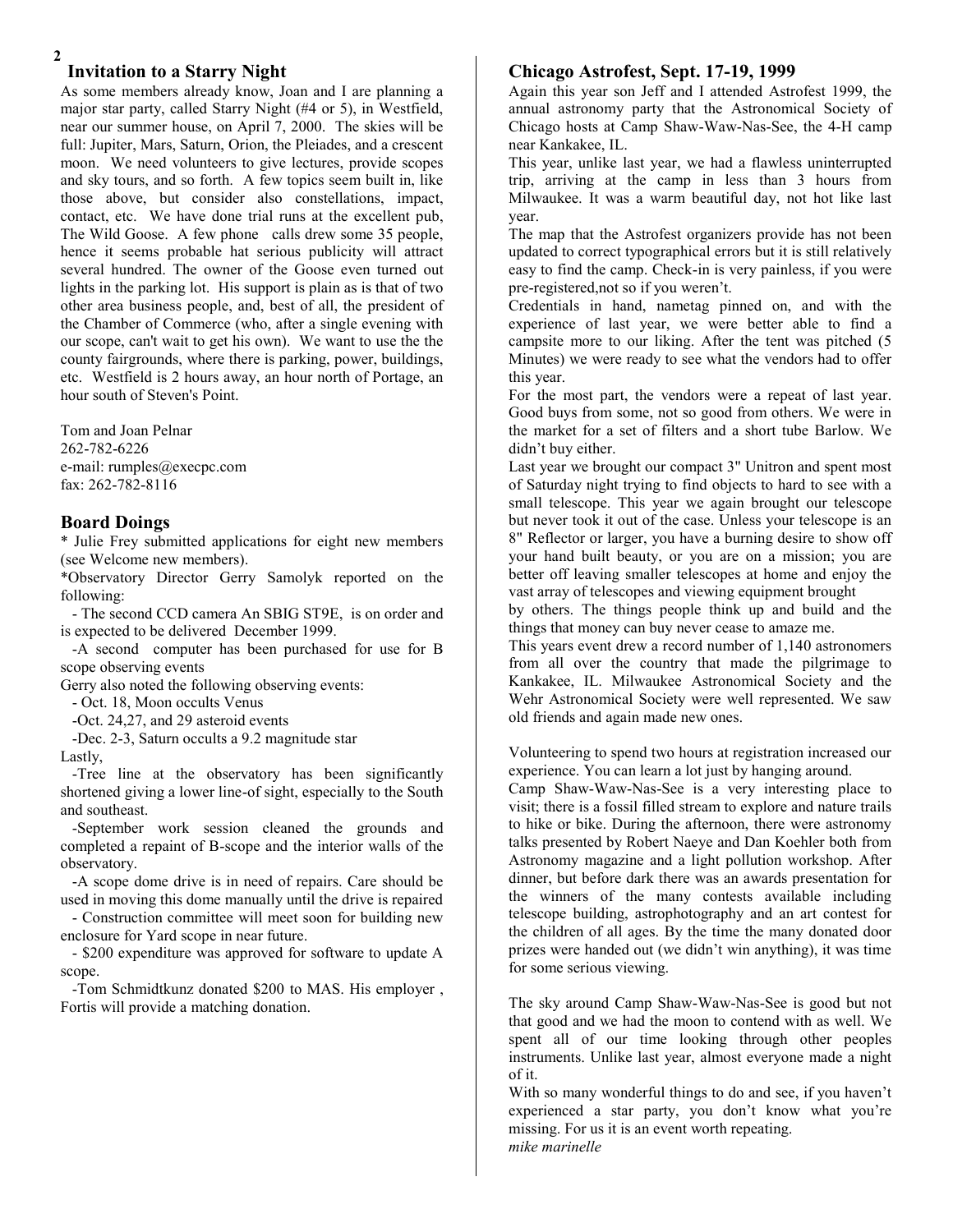#### **MAS Library News**

New members, or those not acquainted with the MAS Library, may not be aware that our library is one of the most extensive private Astronomy collections in Wisconsin. Our resources include over 500 books, charts-atlases, over two dozen VHS videos. many computer disks, and over 1200 slides. The major portion of library material is now located in the offices of Zemlock (Z Scope). These items may be borrowed by any member on Saturday member nites or at club meetings by arrangement with a MAS keyholder ( excluding magazines, charts-atlases, vertical file pages or other unclassified pages). Under special circumstances ( Research, projects, lectures) historical and other items may be procured for use by contacting the Librarian-Historian.

A valued recently donated book was:

1. **Full Moon by Michael Light with an essay by Andrew Chaikin- 1999**.The main substance of this book is an incredible photographic voyage in three parts:

1.Lift-off and Voyage to the Moon

 2. Man on the Moon and moonscapes, including several spectacular 4 page gatefold panoramas of the surface and astronauts.

3.And the Return to Earth: Splashdown.

 Included are Apollo mission data, Earth to Moon diagrams, essays that include impressions and comments on the alien surface of the Moon. Comments include Apollo 11 Buzz Aldrin's "Magnificent desolation"; Others- "dazzlingly beautiful"; "the pictures are only a dim approximation"; "a tiny blue and white world"' "to witness an Earthrise". This classic book was donated "to our dear friends in MAS" by Tom and Joan Pelnar. Thank you tom and Joan.

Fifteen Astronomy 2000 calendars remain and are available at significant discount at any meeting.

*Scott Laskowski- MAS Librarian-Historian*

### **For Sale**

**Cookbook 245 CCD Camera.**Looking for a good home for my CB 245. I've upgraded to an ST-7E. Excellent performer but seldom used now. This is a 12 bit camera that delivers images in 378x242 high res format and 252x252 lo res mode. Chip imaging area is  $6.4$ mmx4.8mm with pixel size of  $17x$ 20 microns (about the same size as an ST-& in the medium resolution mode. Electronic shuttering from 1/1000th to9999.9 seconds. Includes the Cookbook and all software. For more information, see my website under CCD Equipment. Sample images can be seen in website in the Gallery section.

Homepage:http//www.1.wcf.net/~radduci/eagle/index.html. Price: \$350 Firm Call 594-2903

Dick Adduci radduci@wcf.net

### **Note to the Editor**

We are finding out that some of our MAS friends had not heard about Trevors birth. Could you put this short notice in the next Focal Point?

Karen Wesener and Lee Keith would like to let all of their MAS friends know of the birth of their son, Trevor Wesley Keith. He arrived on June 28 and is healthy and happy. He joins his big sister, Celeste, at the center of the Keith/ Wesener universe.

Lee Keith & Karen Wesener leekeith1@juno.com Voice: (414) 425-2331

#### **Scientific Theory?**

In the process of scanning the month of November 1999 RASC Calendar for moon rise and set data, the Editor found this quote from PBS comedian Mark Russell: "The scientific theory I like best is that the rings of Saturn are composed entirely of lost airline luggage".

After having temporarily lost luggage recently in Amsterdam (on the way home from Madrid), I don't brush away the above theory quite as quickly.

*Ed.*

#### **Thinking Out Loud**

# **MAS Holiday Outing , Get Together, Planned**

Tentative plans have been made for a club get together in December. The last couple of years gatherings at Los Mariachis were very popular. We're trying to put together a similar event but with possibly an Italian flare and targeting the second Friday in December. Because of the jam of group parties in December, we were still looking for confirmation of the reservation at the time the Focal Point went to press. An early December Focal Point is planned with the details of when and where. Please hold your options open for this event.

Under the helm of our President, Observatory Director, et al, digitizing of our fixed observatories has progressed to the point where Z scope is one step away from being operated remotely from a warm downstairs office in the Zemlock building. Similarly two new CCD imagers are breathing new life (in observation capability) from our increasingly light polluted site.

In the past, we had talked about finding a new dark site. This would have been both very costly and inconvenient in the glow of the Waukesha/Milwaukee metro area.

A third option has been kicked around. What if we set up remotely operated scopes on very small parcels of land (in dark site areas) and telephone linked to our Zemlock offices (or member homes, for that matter). Suddenly our digitized set-up has a lot of dark site access with the flick of an "autodial".

Now I have this hill behind my lake place (a very dark site) in the middle of the Hiawatha National Forest , in the Upper Peninsula of Michigan, with telephone and power lines nearby.................

*Ed.*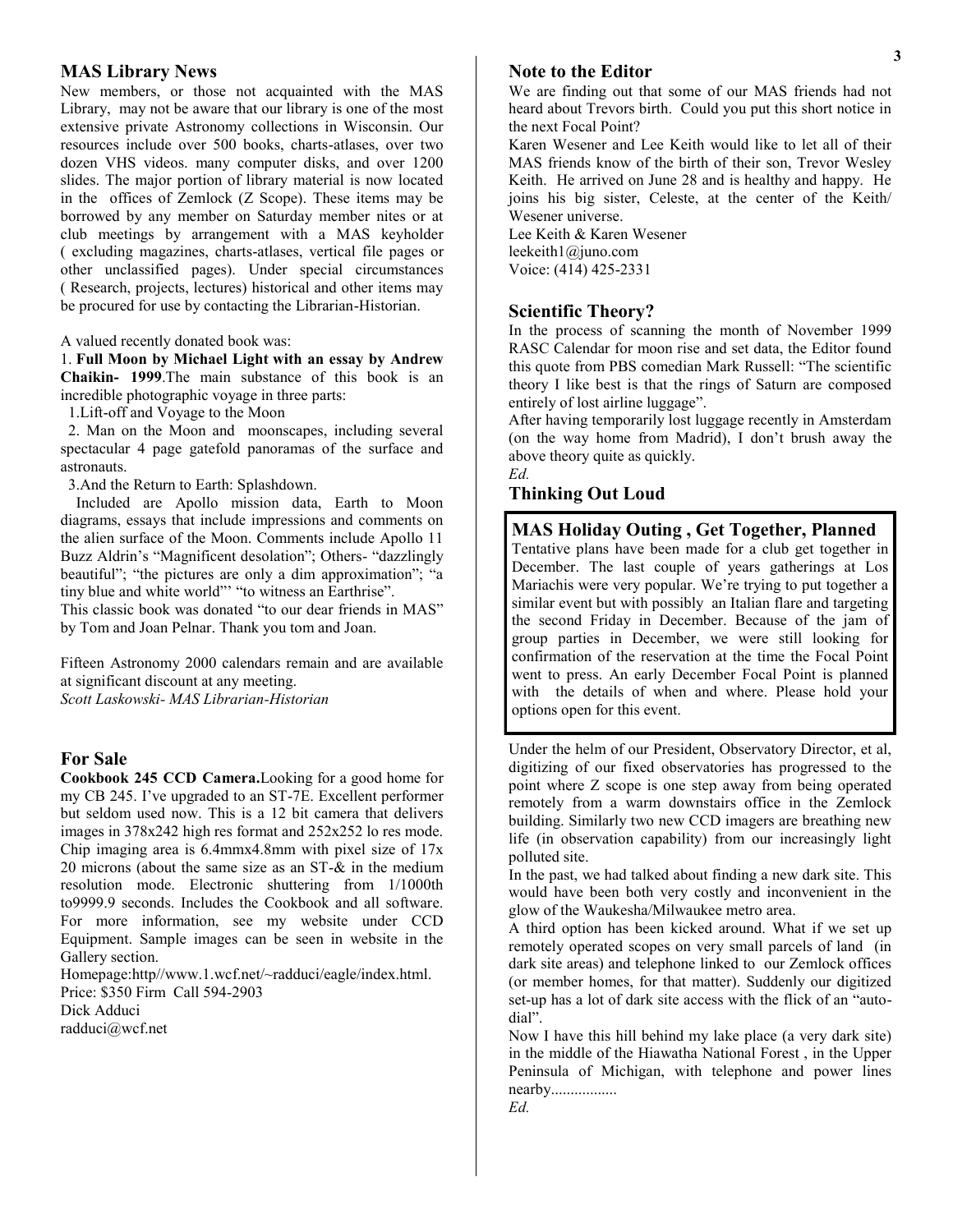# **MAS Officers/ Staff**

| President                             | Scott Jamieson      | 896-0119 |
|---------------------------------------|---------------------|----------|
| Vice President                        | Lee Keith           | 425-2331 |
| Treasurer                             | Dan Yanko           | 453-3382 |
| Secretary                             | Margaret Warner     | 327-7427 |
| <b>Observatory Director</b>           |                     |          |
|                                       | Gerry Samolyk       | 529-9051 |
| <b>Assistant Observatory Director</b> |                     |          |
|                                       | Paul Borchardt      | 781-0169 |
| <b>Focal Point</b>                    | Rudy Poklar, Editor | 786-8931 |
| <b>. .</b>                            | $\overline{1}$      |          |

#### **Future MAS Events**

MAS Holiday Get-together in December- Watch for December issue of Focal Point.

**MAS Membership** is open to all with an interest in Astronomy and expanding their knowledge of the Universe.Yearly Membership Dues are: Individual \$28/yr.; Family \$32; Non-resident (individual \$18, Family \$22);

Student (under 18) \$12. **For more information, contact Membership Chairperson Julie Frey, 11040 W. Meinecke Avenue, Milwaukee WI.** 

#### **Focal Point Publishing Guidelines**

Focal Point Newsletter is published monthly from Sept through May with a Mid-summer issue in July. Articles, Announcements, Graphics, Photos, Swap/Sale Ads etc should be submitted at least 10 days prior to the first of the month ( of the desired issue).Article inputs are preferred via E-Mail, or diskette in a text orWord compatible format, if possible. Submit FP inputs to:

> MAS Focal Point c/o Rudy Poklar 12905 W. Crawford Drive

### **The Milwaukee Astronomical Society**

2933 N.68th Street Milwaukee, WI. 53210-1208

**CHANGE SERVICE REQUESTED** Milwaukee, WI.

# *\*We Meet Friday, November 19th, 8:00PM at the Observatory*

| 6               | <b>Terry Ross</b> | 784-2093 |
|-----------------|-------------------|----------|
| 13              | Tom Schmidtkunz   | 352-1674 |
| 20              | Scott Laskowski   | 421-3517 |
| 27              | Chris Weber       | 789-7128 |
| <b>December</b> |                   |          |
| $\overline{4}$  | Dan Yanko         | 453-3382 |
| 11              | Wanda Berner      | 646-8229 |
| 18              | Paul Borchardt    | 781-0169 |
| 25              | Gerry Samolyk     | 529-9051 |
|                 |                   |          |

*\* If members want to be assured of observatory access on a given Saturday nite, they should call the keyholder ahead of time.*

**PLEASE NOTE: The above keyholder list reflects additions and deletions to previous lists. Please discard any prior list.**

**MAS Observatory** 542-9071

Non-Profit Org. U.S.Postage **PAID** Permit # 4775